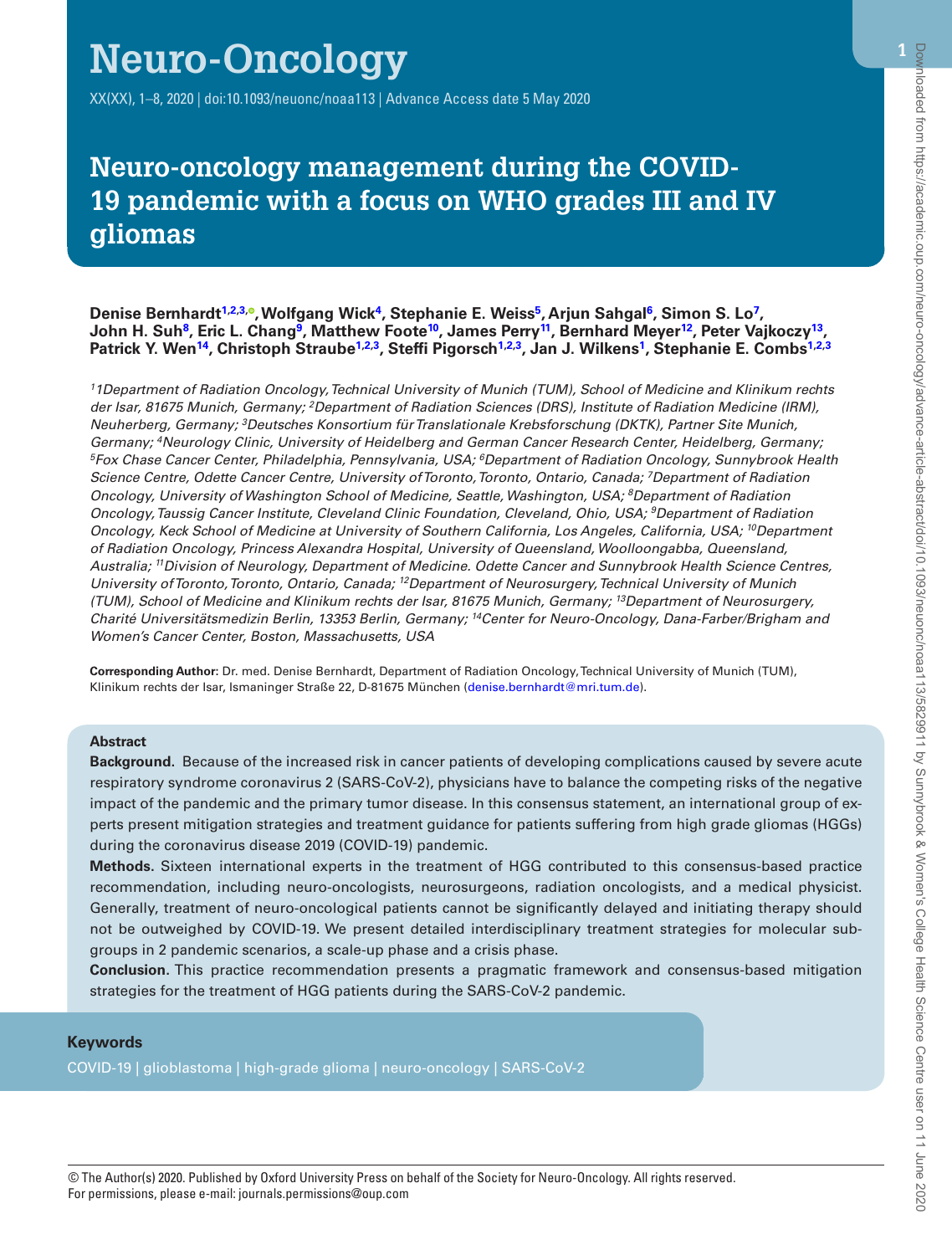The current pandemic caused by severe acute respiratory syndrome coronavirus 2 (SARS-Cov2) has significantly disrupted health care, including the care of neuro-oncology patients. While the treatment of SARS-CoV-2 patients is delegated to dedicated expert teams, the decisions regarding the most appropriate allocation of resources for risk mitigation and optimal treatment of patients require guidance from medical and surgical teams managing patients from various specialties, including oncology. In this review, we present an international consensus recommendation for the treatment of high grade gliomas (HGGs) to inform clinical practice. It is acknowledged that the SARS-CoV-2 pandemic will require center-specific discussions of appropriate resource allocation that considers patient and provider safety, resource constraints, and a realistic evaluation of the impact of therapy upon brain cancers which are incurable.

Current guidelines provide a framework of evidence-based care that is intended to prolong progressionfree and overall survival (OS). However, during the pandemic, physicians are presented with the challenge to strike a balance between the risks of COVID-19 in a vulnerable population and the potential for undertreatment of cancer patients. Furthermore, there is a social need for the protection of health care staff and the avoidance of further secondary viral spread to patients. The intent of our recommendations is to prepare physicians for the likely adjustments in neuro-oncology treatment decisions during this pandemic when best practices are simply unavailable, impractical, or unsafe. Since neuro-oncology patients with HGG are a vulnerable patient group, the value of treatment must be balanced with risks of exposure to infection, inducing immunosuppression and survival benefit.

During the period of scaling-up in a pandemic, adequate medical resources are still available but there are mandated reductions in surgery and/or consultations in order to free-up intensive care unit (ICU) capacity, reduce use of protective personal equipment (PPE), and decrease hospital traffic to mitigate viral spread within health care settings.<sup>[1](#page-7-0)</sup> This requires physicians to adapt existing guideline recommendations in order to conserve resources and still provide optimal treatment to patients. During the peak of the pandemic crisis (crisis phase), medical resources may be significantly reduced and major decisions with respect to triaging patients for treatment require systems to be in place to ensure appropriate resource allocation for those with the greatest likelihood of a good outcome, while potentially withholding treatment for those facing imminent death. This international multidisciplinary group of experts in HGG provide a risk-adapted framework for decisions in both pandemic scenarios, considering both ethical issues and resource constraints, in order to minimize the irreparable damage associated with withholding necessary treatments.

### **Glioblastoma and Other HGGs**

The optimal treatment for glioblastoma (GBM) is maximal safe resection followed by concurrent chemoradiotherapy (CRT) and monthly adjuvant temozolomide (TMZ).<sup>2,3</sup> One of the first steps in crisis management in many major university clinics and hospitals in Europe and North America,

at the beginning of the SARS-CoV-2 pandemic, was to postpone all elective surgeries and stop in-person interdisciplinary tumor conferences, which are frequently utilized to determine the optimal course of treatment.

#### Interdisciplinary Decisions

Decisions regarding the treatment of GBM and other HGGs are interdisciplinary as a standard of care, requiring a high level of expert knowledge. During a pandemic crisis, high-level and complex treatment regimens are being scrutinized due to disruption of traditional workflow. Clinicians are challenged to carry out sophisticated treatments and to mitigate treatment disruptions, while simultaneously managing treatment with reduced access to resources and health care providers. To mitigate disruptions to patient care, we believe that interdisciplinary discussion should continue using health care technology such as video-conferencing, phone conferences, or other digital methods to maintain expert discussion between disciplines. As this crisis becomes more pervasive, there might be more need for careful assessments, possibly involving but not restricted to administrators with resource oversight and ethics counseling as available.

#### Neurosurgery

Although patients with HGG are incurable, current treatment pathways provide meaningful extensions to both survival and quality of life. Since we know that survival is determined in part by the extent of surgery for HGG, maximal safe surgery should still be considered a priority.<sup>4,5</sup> Surgery also provides tissue for both the histological and molecular diagnoses which inform treatment decisions. For example, the knowledge of the *O*6-methylguanine DNA methyltransferase (MGMT) status can be critical in deciding who would benefit from TMZ chemotherapy. We recognize that during the pandemic the challenges of ICU capacity, conservation of PPE, availability of health care professional expertise and the risk for patients' exposure to SARS-CoV-2 may reduce the ability to provide optimal surgical management. Such a situation may force clinical decision making in the absence of a tissue diagnosis, although we hope that even during the peak of this crisis this situation is minimized.

Neurological deficits caused by the tumor, and from the surgery itself, should be taken into account when making decisions prioritizing which patients need urgent surgery and which patients could be delayed. It is important to identify patients who potentially need ICU or ventilator support and to minimize surgical resources, including operating time as much as possible. Although there are specialized centers that can conduct awake craniotomies on an outpatient basis allowing for some critical resources to be conserved, this is not widely available. Furthermore, in the crisis phase of the pandemic, the necessary workup *and* specialized testing such as functional MRI and presence of appropriate technicians may not be available to allow for such procedures.

The surgical intent may also be dramatically altered in the crisis phase of the pandemic with tumor decompression in symptomatic patients as the goal, versus an attempt for gross tumor resection given the higher risk for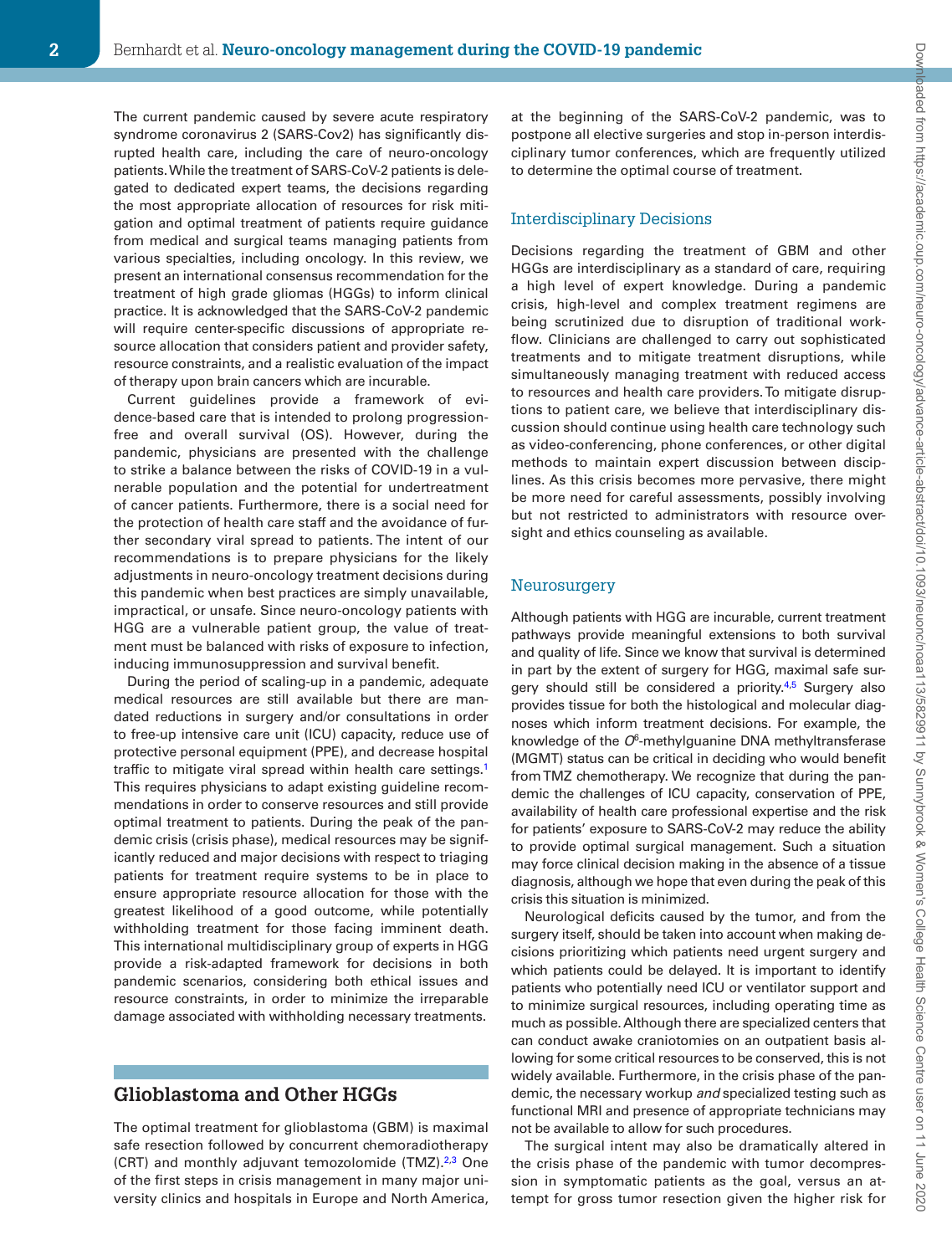postoperative ICU surveillance for the latter. Therefore, the ICU capacity preservation argument has to be applied on an individual and center basis, and with respect to the phase of the pandemic. In those patients where the extent of surgical resection was limited due to the pandemic, there may be the potential for additional surgery when the pandemic subsides and more resources are available. Therefore, patients should be reevaluated with interdisciplinary input on a case-by-case basis.

#### **Diagnostics**

Given the relevance of an appropriate histological and molecular diagnosis according to World Health Organization (WHO) criteria for any treatment decision, compromising the diagnostic workup for HGG is not recommended. Of note, since several of the therapeutic considerations require *MGMT*, isocitrate dehydrogenase (*IDH*), and 1p/19q status, the determination of these molecular diagnostics should be prioritized, if feasible.

#### Clinical Monitoring and MRI

As clinical visits at medical centers may be restricted, it is advisable to rely as much as possible on telephone and telemedicine solutions for follow-up and patient guidance. Critical blood tests are often required in these patients for monitoring adverse effects of systemic therapy and for monitoring levels of anti-seizure medications, and should continue in local laboratories whenever possible. MRI assessments should adhere to standard guidelines as *much* as possible to ensure appropriate patient guidance. However, adjustments in the frequency of monitoring are reasonable for lower grade tumors, those patients with stable disease and on surveillance, and when the potential risks are outweighed by exposure to SARS-CoV-2 in a hospital that is managing an outbreak. For example, stable *IDH*-mutated grade III HGG could be monitored less frequently to avoid viral exposure during the crisis phase. Adjustments in MRI surveillance protocols should be discussed individually with the patient as it can cause significant anxiety, and a plan should be in place should the center be drastically constrained with respect to imaging resources.

#### Radiotherapy

Radiotherapy (RT) is traditionally delivered daily for 6 weeks for most HGG patients and should ideally not be disrupted. During pandemics, it may be challenging to maintain treatments over multiple weeks, and there is greater interest in hypofractionation for all tumor types. Furthermore, radiation oncology departments are vulnerable to unit closures or significant service reduction in the event of a reduction in the workforce or an outbreak on a unit, and radiation protection laws must be respected. For example, should a substantial number of employees be unable to work due to exposure and quarantine measures, then a unit/center may not be able to be staffed and treatment would be interrupted or canceled, resulting in compromised patient outcomes.<sup>[6](#page-7-5),7</sup> Unfortunately, the evidence on how to mitigate treatment interruptions specific to HGG is sparse, as is evidence on the impact on survival. Although data exist from previous disasters such as Hurricane Maria in Puerto Rico, the number of affected patients was too low to make general evidence-based recommendations.[8](#page-7-7) In a pandemic, the risk of exposure increases with each day of treatment, since a patient has to be transported to a radiation facility either alone, with family, or with a transportation service, and may need to be hospitalized requiring hospital-based transfers which generally should be avoided. In addition, most centers are restricting all visitors, which can entail additional strain and safety concerns for patients with HGG, who are often cognitively impaired. Older patients may be more vulnerable and impacted by these considerations, and for this population in particular, the risk of exposure and potential complications of infection should be balanced against the absolute benefit of the treatment. As epidemiologic data are lacking, evidence-based recommendations are not possible—hence the need for expert consensus recommendations. $9,10$  $9,10$  It is recognized that cancer patients are at higher risk for infection by SARS-CoV-2 infection and developing more serious complications, underscoring the importance of minimizing exposure to the virus.<sup>10</sup> However, for HGG patients with rapidly progressing tumors, the risk of delay or termination of treatments may outweigh the risk of SARS-CoV-2 exposure or infection.

To minimize exposure, reduce the risk for infection, and increase the chance of completing a course of RT, hypofractionated schedules should be used as a standard in older and/or frail poor performance status patients.<sup>11</sup> In a prospective trial by Roa et al which was completed in the pre-TMZ era, 100 GBM patients older than 60 years were randomly assigned to receive postoperative standard RT (60 Gy in 30 fractions over 6 wk) or a shorter course of RT (40 Gy in 15 fractions).<sup>12</sup> There was no difference in median survival rates between patients receiving standard RT or short-course RT. Shorter-course RT regimens of 34/35 Gy in 10 fractions have also been shown to be efficacious; however, the addition of TMZ to these fractionation schemes has not been tested in randomized trials compared with the 40 Gy in 15 fraction regimen where a survival advantage was reported with the addition of TMZ in the elderly.<sup>13-15</sup> An even shorter regimen of radiation alone was tested by the International Atomic Energy Agency. Roa et al compared the previously tested 40 Gy in 15 fractions against 25 Gy in 5 fractions in a phase III non-inferiority trial.<sup>16</sup> With a median OS of 7.9 versus 6.4 months  $(P = 0.988)$ , this very abbreviated regimen did not result in an OS disadvantage. Given the significant OS advantage of a combined modality regimen, short-course regimens of RT alone (40 Gy in 15 fractions, 34 Gy in 10 or 25 Gy in 5 fractions) should be reserved for elderly and frail poor performance status patients, and the addition of TMZ to 40 Gy in 15 fractions considered on a case-by-case basis. Unfortunately, there are limited data available supporting hypofractionation in HGG patients <60 years old with a good performance status,<sup>[17](#page-7-13),[18](#page-7-14)</sup> and as such, we make expert-based consensus statements in this cohort with respect to considering hypofractionated RT  $(\pm TMZ)$  (see [Table 1\)](#page-3-0). It is our opinion that these recommendations balance the benefits of completing a course of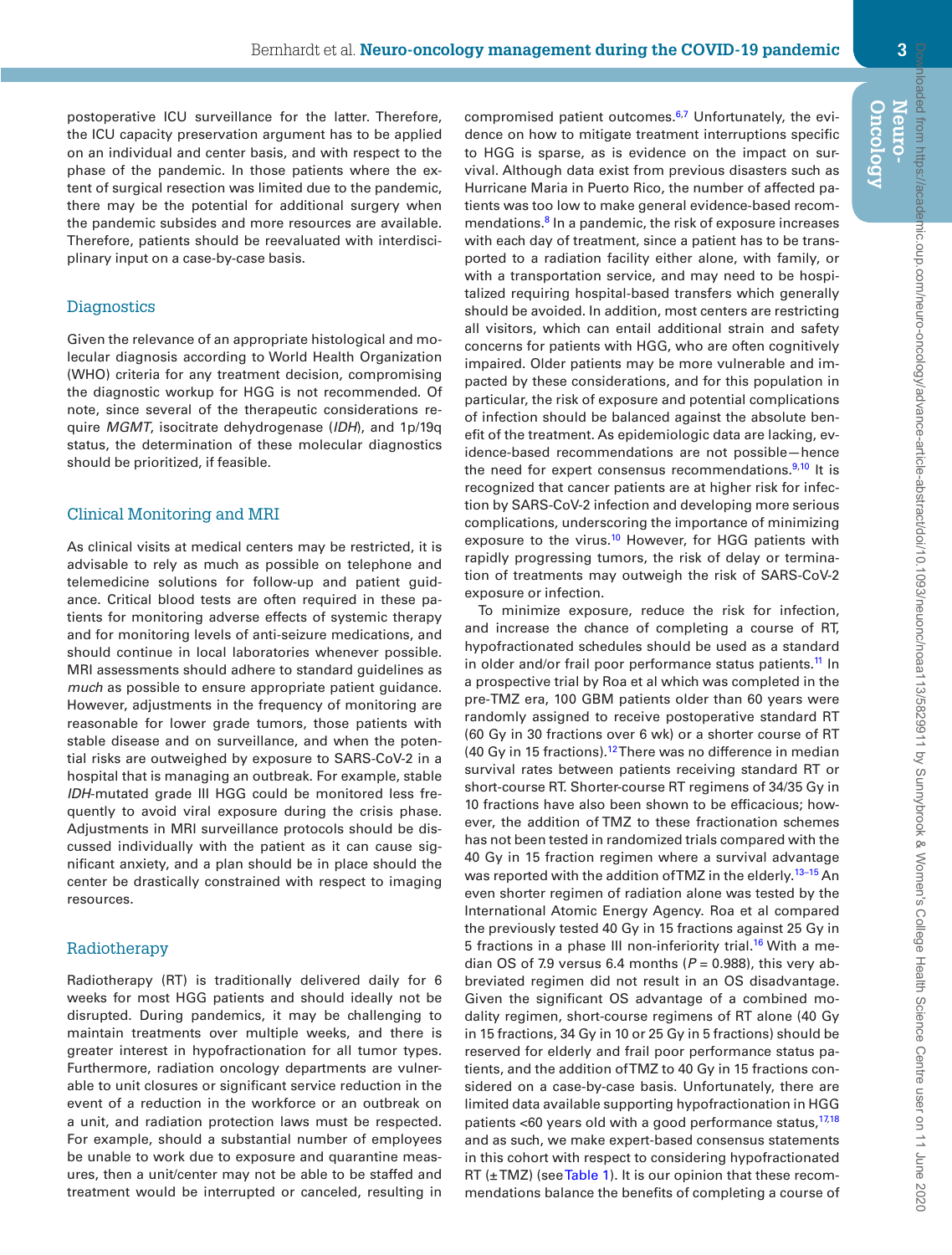<span id="page-3-0"></span>

| <b>Table 1</b><br>Proposed neuro-oncological treatment algorithm during the SARS-CoV-2 pandemic |                                                                |                                                                      |                                                                                                                                                                                               |                                                                                                                                                                                                                                                             |
|-------------------------------------------------------------------------------------------------|----------------------------------------------------------------|----------------------------------------------------------------------|-----------------------------------------------------------------------------------------------------------------------------------------------------------------------------------------------|-------------------------------------------------------------------------------------------------------------------------------------------------------------------------------------------------------------------------------------------------------------|
|                                                                                                 | <b>Criterion</b>                                               | <b>Scale-up Phase</b>                                                | <b>Crisis Phase</b>                                                                                                                                                                           | <b>Caveat</b>                                                                                                                                                                                                                                               |
| Surgery                                                                                         | Operable tumors or<br>tumors in need of<br>decompression       | Max, safe resection                                                  | Individual assessment of re-<br>sources and necessity                                                                                                                                         | Salvage surgery should be discussed after<br>pandemic                                                                                                                                                                                                       |
| <b>WHO Grade III</b>                                                                            |                                                                |                                                                      |                                                                                                                                                                                               |                                                                                                                                                                                                                                                             |
| Grade III<br><b>IDH</b><br>mutant                                                               | 1p/19q non-cod.                                                | $RT(\pm TMZ) \rightarrow TMZ$                                        | $RT \rightarrow TMZ$                                                                                                                                                                          | TMZ should be reviewed individually.<br>Crisis phase: standard fractionation may be<br>given if resources allow; however, discus-<br>sion with the patient as to potential pros and<br>cons of hypofx RT can be considered.                                 |
|                                                                                                 | 1p/19q cod.                                                    | $RT \rightarrow PCV$ or $RT +$<br>$TMZ \rightarrow TMZ$              | $RT + TMZ \rightarrow TMZ$                                                                                                                                                                    | TMZ in place of PCV can minimize toxicity/<br>exposure<br>Crisis phase: standard fractionation may<br>be given if resources allow; however,<br>discussion with the patient as to poten-<br>tial pros and cons of hypofx RT can be<br>considered.            |
| Grade III<br><b>IDHWT</b>                                                                       | Favorable:<br>Age $<$ 65/70 years<br>and KPS ≥70               | $RT + TMZ \rightarrow TMZ$                                           | Hypofx RT (40.05 Gy/15 fx) +<br>$TMZ \rightarrow TMZ$                                                                                                                                         | TMZ should be reviewed individually<br>Crisis phase: hypofx RT alone with 40.05<br>Gy in 15 fractions with delayed TMZ to<br>adjuvant phase when MGMT known and<br>hypermethylated or shorter course hypofx RT<br>alone as opposed to withholding treatment |
|                                                                                                 | Favorable age but<br>unfavorable<br>KPS (between 50<br>and 70) | Hypofx RT (40.05<br>$Gy/15$ fx) $\pm TMZ$                            | Hypofx RT alone (34 Gy/10<br>fx); ultra-short course RT (25<br>$Gy/5$ fx)                                                                                                                     | TMZ should be reviewed critically; can<br>consider BSC                                                                                                                                                                                                      |
|                                                                                                 | Age $>65/70$<br>MGMT promoter<br>non-<br>meth.                 | Hypofx RT with 40.05<br>$Gy/15$ fx                                   | Hypofx RT (34 Gy/10 fx); ultra-<br>short-course RT (25 Gy/5 fx)                                                                                                                               | NoTMZ; can consider BSC if poor KPS                                                                                                                                                                                                                         |
|                                                                                                 | Age $>65/70$<br><b>MGMT</b> promoter<br>methylated             | Hypofx RT (40.05<br>$Gy/15$ fx) + TMZ $\rightarrow$<br>TMZ           | Hypofx RT 40.05Gy/15 fx with<br>delayedTMZ to adjuvant alone<br>or shorter course hypofx RT<br>alone (34 Gy in 10 fx or ultra-<br>short-course RT with 25 Gy/5<br>fractions) depending on KPS | TMZ should be reviewed critically; can<br>consider BSC if poor KPS                                                                                                                                                                                          |
|                                                                                                 | Very unfavorable<br>KPS < 50                                   | Hypofx RT (40.05/15<br>fx or 34 Gy/10 fx or 25<br>$Gy/5$ fx)         | ultra-short course RT with 25<br>Gy/5 fractions; TMZ alone if<br>methylated MGMT or BSC                                                                                                       | BSC should be considered and TMZ<br>should be reviewed critically even in<br>MGMT meth.                                                                                                                                                                     |
| <b>WHO Grade IV</b>                                                                             |                                                                |                                                                      |                                                                                                                                                                                               |                                                                                                                                                                                                                                                             |
|                                                                                                 | Favorable:<br>Age <65/70 y<br>$KPS \geq 70$                    | $RT + TMZ \rightarrow TMZ$<br>$(\pm TTF)$                            | Hypofx RT (40.05 Gy/15 fx) $\pm$<br><b>TMZ</b>                                                                                                                                                | TMZ should be reviewed individually and<br>should be considered if MGMT known<br>positive, hypofx RT alone with 40.05 Gy in<br>15 fractions with delayed TMZ to adjuvant<br>phase if MGMT unknown, individually<br>review initiation of TTFields            |
|                                                                                                 | Favorable age with<br>unfavorable<br>KPS between 70<br>and 50  | Hypofx RT alone with<br>40.05 Gy/15 fx ±TMZ                          | Hypofx RT alone with 34<br>Gy/10 fractions or ultra-short<br>course RT (25 Gy/5 fx) or BSC                                                                                                    | TMZ should be reviewed individually and<br>should be considered if MGMT known<br>positive, hypofx RT alone with 40.05 Gy in<br>15 fx with delayed TMZ to adjuvant phase<br>if MGMT unknown                                                                  |
|                                                                                                 | Age $>65/70$<br>MGMT promoter<br>non-meth.                     | Hypofx RT (40.05<br>$Gv/15$ fx)                                      | Hypofx RT $(34 \text{ Gy}/10 \text{ fx})$ or<br>ultra-short course RT (25<br>$Gy/5$ fx)                                                                                                       | Consider BSC for poor performance status                                                                                                                                                                                                                    |
|                                                                                                 | Age >65/70<br>MGMT promoter<br>methylated                      | Hypofx RT (40.05<br>$Gy/15$ fx) $\pm TMZ$                            | Hypofx RT alone (34 Gy/10 fx<br>or 25 Gy/5 fx) or BSC                                                                                                                                         | TMZ should be reviewed critically; BSC for<br>poor performance status                                                                                                                                                                                       |
|                                                                                                 | Very unfavorable<br>KPS < 50                                   | Hypofx RT (34 Gy/10<br>fx or $25$ Gy/ $5$ fx)<br>alone or BSC or TMZ | 25 Gy/5 fx or<br>BSC                                                                                                                                                                          | BSC should be considered and TMZ<br>should be reviewed critically even in<br>MGMT meth.                                                                                                                                                                     |

alone if *MGMT* meth.

**Grade III IDH WT**

**WHO Grade IV**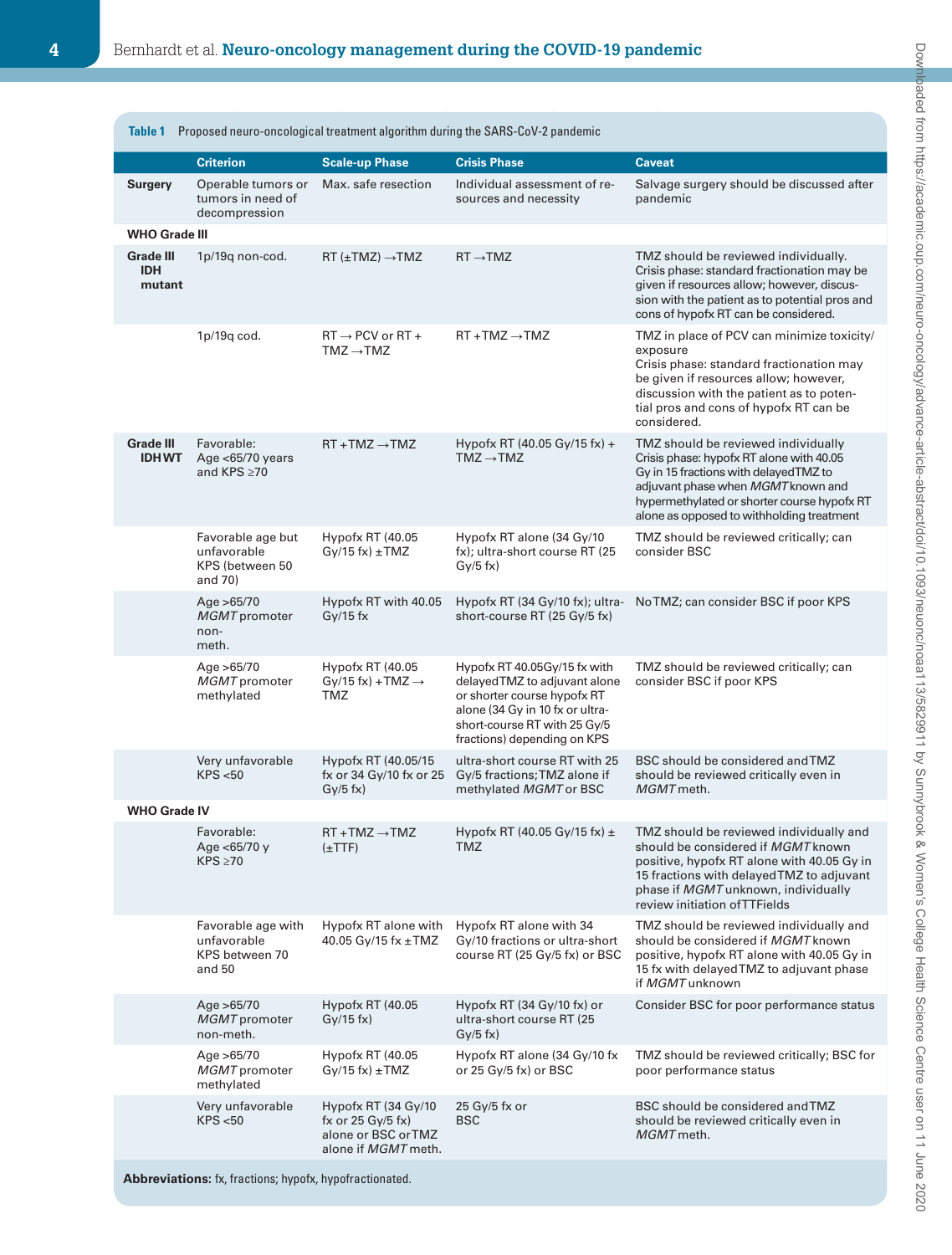treatment with a potential adverse survival impact, compared with simply adhering to standard management in nonpandemic conditions.

Generally, we recommend maintaining standard treatment for patients younger than 60–65 years with a good performance status, and *MGMT* hypermethylated tumors. However, if the ability to offer a full course of CRT is compromised due to effects of the pandemic crisis, hypofractionation with 40 Gy in 15 fractions with TMZ offers a less resource-intensive treatment course, and is unlikely to significantly compromise survival outcomes. Furthermore, in the current situation, patients may prefer a radiation schedule that minimizes the number of visits when dealing with an incurable cancer. Ultra-short fractionation (25 Gy in 5 fractions) has limited worldwide experience in general, and applies only to patients with relatively small volume disease. Care must be taken before recommending radiation fractionation shorter than the 40 Gy in 15 regimen which has been in clinical practice for the better part of a decade in several countries, including Europe and North America.

#### Chemotherapy

Currently, there is no evidence to support blanket changes or withholding of chemotherapy in cancer patients during the pandemic, although precautions are warranted and guidelines are needed to inform care. Acute respiratory distress syndrome (ARDS) is the leading cause of mortality from SARS-CoV-2, accompanied by hemophagocytic lymphohistiocytosis with a hyperinflammatory syndrome characterized by a fulminant and fatal hypercytokinemia leading to multi-organ failure. $9,19$  $9,19$  Patients suffering from chemotherapy-associated toxicities, such as lymphopenia, are at high risk for severe complications during the pandemic, and therefore practical recommendations are needed to ensure patient safety.

The addition of TMZ to the upfront treatment of GBM provided an OS benefit of approximately 10% at 5 years. This benefit is more pronounced in patients with hypermethylated MGMT promoter.<sup>20</sup> However, 14% of patients were observed to experience grade 3 or 4 hematologic toxicities, including 4% with grade 3 or 4 neutropenia and 11% with grade 3 or 4 thrombocytopenia.[2](#page-7-1) Therefore, the possible long-term OS benefit associated with the addition of TMZ must be carefully balanced against a potential risk of severe complications if exposed to SARS-CoV-2 infection. This may be particularly relevant for patients who do not have a hypermethylated *MGMT* promoter status, as there is limited potential gain with additional TMZ.<sup>[20](#page-7-16)</sup>

Can we or should we withhold TMZ treatment? Irrespective of the current pandemic situation, the National Comprehensive Cancer Network guidelines offer the option for the omission of TMZ.<sup>[21](#page-7-17)</sup> While this is particularly helpful in the assessment of new agents in clinical trials, it also is reasonable during the pandemic to consider withholding TMZ in all unmethylated *MGMT* patients. This is clear in elderly and more frail patients who are more prone to worse outcome with a SARS-CoV-2 infection.<sup>[19](#page-7-15)</sup> Therefore, a pragmatic approach is to prioritize TMZ for patients with *MGMT* hypermethylation and/or IDH mutated tumors, and pay specific attention to toxicities associated with previous chemotherapy cycles. For patients whose tumors are not methylated, the difference in OS favoring the TMZ and radiotherapy group was only marginally significant, with a median OS of 12.7 months among those GBM patients assigned to TMZ and radiotherapy, versus 11.8 months among those assigned to radiotherapy alone.<sup>20</sup> However, given the additional toxicities associated with TMZ, a discussion of risks versus benefits even in *MGMT* promoter methylated patients must also be considered and informed patient decisions made. It is also noteworthy to consider that adjuvant TMZ can always be given if the risk versus reward of providing concurrent RT and TMZ are outweighed by the of the pandemic in those with known MGMT hypermethylation, in an effort to reduce the potential for immunosuppression during the radiation.

TMZ monotherapy in *MGMT* methylated patients is an option for older HGG patients.<sup>[13](#page-7-18),22</sup> In the NOA-08 trial, TMZ alone was non-inferior to RT alone in the treatment of elderly patients with malignant astrocytoma including GBM. However, we would only recommend this if RT is unavailable or treatment completion is at risk.

Oligodendroglial tumors are currently recommended to receive RT with adjuvant procarbazine/lomustine/vincristine  $(PCV)$ ,<sup>[3](#page-7-2),[21](#page-7-17)</sup> and they may be able to switch from i.v. chemotherapy to oral therapies. Switching PCV to TMZ or leaving out vincristine may decrease the risk for exposure by reducing clinic visits and the potential for hematological toxicity. Furthermore, procarbazine as well as lomustine can cause pulmonary fibrosis as a side effect, which should be considered when prescribing this treatment in the context of a possible SARS-CoV-2 related lung fibrosis.<sup>[23](#page-7-20)</sup>

An example of risk adapted decisions for HGG and use of chemotherapy can be derived from considering the CeTeG/NOA-09 trial. Herrlinger et al investigated the effect of lomustine plus TMZ versus the standard TMZ regimen for newly diagnosed MGMT methylated GBM undergoing radiation in the setting of a randomized phase III trial. $^{24}$  The results suggested that lomustine-TMZ chemotherapy may improve OS compared with TMZ standard therapy in patients with a methylated *MGMT* promoter. However, the hematological side effects were significantly greater in the experimental treatment group. Given that more toxic and potentially harmful chemotherapy regimens should be viewed critically during the pandemic, the use of this regimen is not recommended. Physicians should also be cautious about a possible shortage of transfusion treatments during a pandemic, which might hamper a supportive treatment in case of grade 4 hematologic toxicities. In addition, guideline-supported treatments seem preferable to less conventional approaches in a time of limited resources.

We believe that the clinical decision to withhold or interrupt chemotherapy should be individualized with consideration of the molecular parameters, the individual risk stratification, the available resources, and the regional phase of the pandemic crisis (scale-up versus crisis phase; [Table 1\)](#page-3-0). Patients and caregivers should be included in the decision-making process as much as possible, and this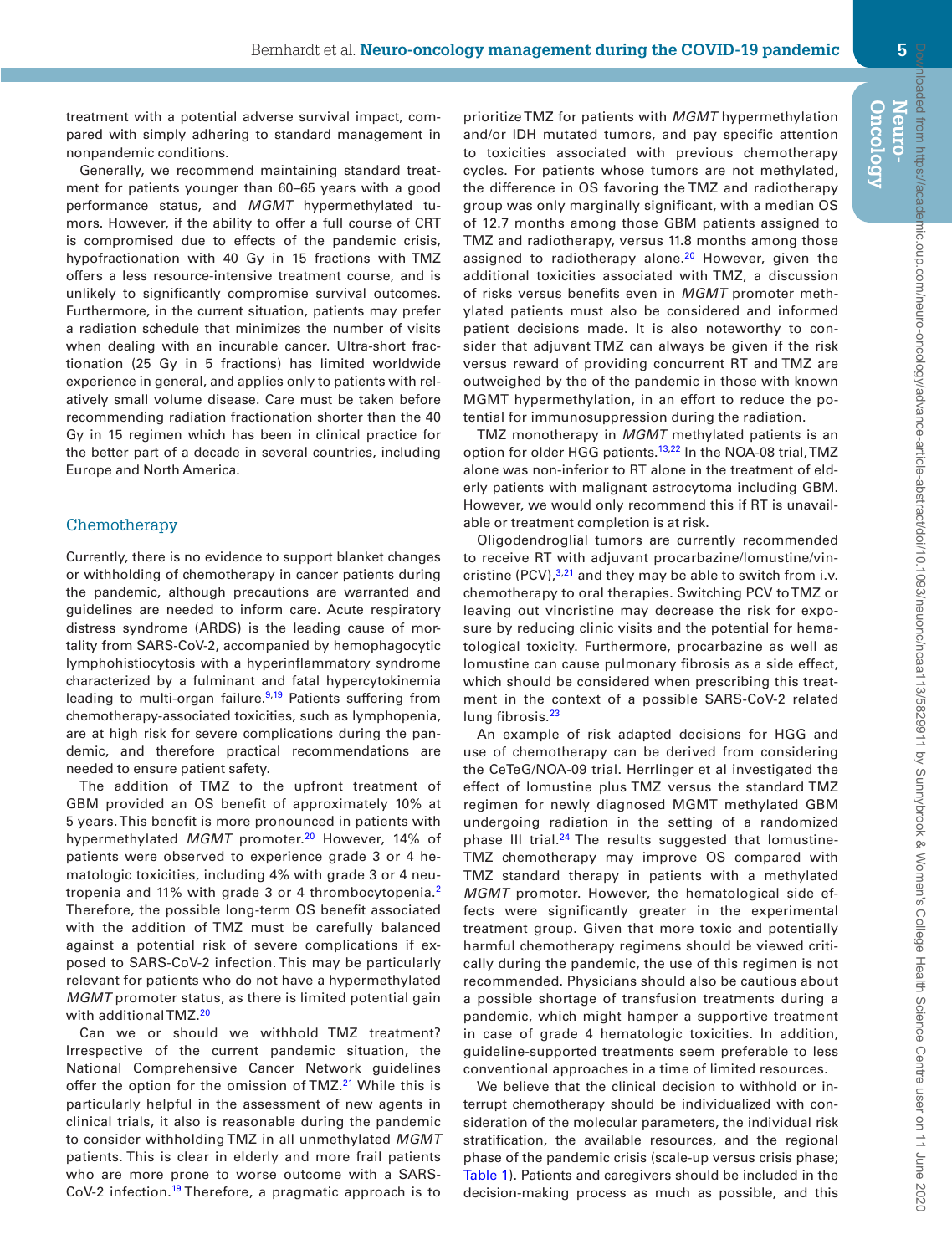enrollments into the trial. Most important is the communication both from the sponsor to the investigator and from the investigator to subsites and patients, as well as active discussions within cooperative groups and study teams. Since trials, especially for the vulnerable population of HGG patients, are regarded as an essential option, there is an ethical obligation to maintain these options if possible. However, to offer phase I trials with a minimal likelihood of a patient benefit during a pandemic, given the additional monitoring and consequent risks to patients and health care providers, should be evaluated critically. Importantly, safety of patients and trial staff have first priority, and the integrity of the study comes next. On a practical note, new enrollments/accrual may be held especially during the peak of the crisis to protect subjects and the study integrity, since there may be shortage in the availability and/or restricted delivery of the study drug, restrictions to some safety measures, losses to follow-up, or incomplete administration of study interventions. We advise study coordinators /sponsors to actively address this topic now in their respective trial(s) and closely monitor the evolution in their trial sites which may be different, especially in multinational studies. With a higher priority, currently enrolled subjects where safe and feasible within jurisdictional constraints should be continued. However, relevant risks with respect to safety should be discussed, which may occur with staff shortage or specific examinations not being available.

should include all relevant data on chemotherapy and radiotherapy, as well as the individual risk profile associated with a potential SARS-CoV-2 infection.

#### Tumor Treating Fields

In 2017, Stupp et al demonstrated that the addition of tumor treating fields (TTFields) (Optune) to maintenance TMZ chemotherapy resulted in a statistically significant improvement in survival for GBM patients.<sup>[25](#page-7-22),[26](#page-7-23)</sup> Although Optune treatment is reimbursed and recommended in some regions, it is not universally prescribed, and this is an ongoing area of discussion because of the high treatment costs and the potential intrusiveness on patients' quality of life of wearing the device. However, since TTFields can be used at home with minimal viral exposure, some patients can continue wearing the device during the pandemic as long as the support teams are in place.

#### Steroids

Previous data suggested that caution should be exercised with the use of corticosteroids in neuro-oncology. Several studies suggest a detrimental effect of dexamethasone on GBM survival outcomes.<sup>[27](#page-7-24)</sup> Although available data are inconclusive and mainly retrospective with inherent bias, steroids should be used as needed but with caution during the SARS-CoV-2 pandemic. A recent publication outlined the detrimental effects and the clinical outcomes of corticosteroid use in coronavirus and similar outbreaks as a reference.<sup>28</sup> The authors concluded that it cannot be expected that patients with SARS-CoV-2 infection will benefit from corticosteroid treatment, and they may be more likely to be harmed with such treatment. They concluded that corticosteroid treatment should not be used for the treatment of SARS-CoV-2–induced lung injury, or shock, outside of a clinical trial. Detrimental outcomes of corticosteroid therapy included delayed clearance of viral RNA from respiratory tract, delayed clearance of viral RNA from blood, avascular necrosis in survivors, and complications such as psychosis and worsening of a preexisting diabetes, and an overall increased mortality in influenza patients.[28](#page-7-25)

While the reasons for steroid use are different in cancer patients compared with patients suffering from ARDS and acute viral infections, the beneficial anti-inflammatory and anti-edematous effects should be weighed against the potentially detrimental effects of inhibiting antiviral immunity and immunosuppression during the SARS-CoV-2 pandemic. Independently of the pandemic, it is recommended to use the lowest dose compatible with symptom control in HGG patients.

#### Experimental Treatments and Clinical Trials

There are official statements by the FDA and the European Medicines Agency (EMA) for the conduct of trials in the time of a pandemic.<sup>29</sup> Importantly, there is no general rule to stop any follow-up or new

# SARS-CoV-2 Positive Patients

Currently, we are unable to make general recommendations on how to proceed with SARS-CoV-2 positive patients as this is greatly dependent on individual hospital policies and jurisdictional issues. From the oncological point of view, continuation of treatment (at least RT) seems appropriate in asymptomatic or stable patients but will depend on the resources of each facility, the number of positive tested patients in one facility, and sometimes even governmental legislation. The use of PPE is essential to protect the staff, as the safety of staff and other patients is paramount. $30$  On the other hand, a substantial number of SARS-CoV-2 positive tested patients are asymptomatic and the oncological disease might be the more imminent threat. In patients who recovered from COVID-19, all available data suggest that continuation of treatment should be initiated.

#### Proposed Strategy for GBM and Other HGGs

To inform interdisciplinary decisions, we recommend the use of digital solutions for patient tumor boards and conferences during the pandemic. Standard treatment should be offered when possible. However, we recognize that in many jurisdictions this is already no longer manageable because of compromised resources, risk of infection, or treatment interruption. We therefore suggest alternative treatment options that balance the capacity of affected health care systems versus best possible treatment standards [\(Table 1](#page-3-0)).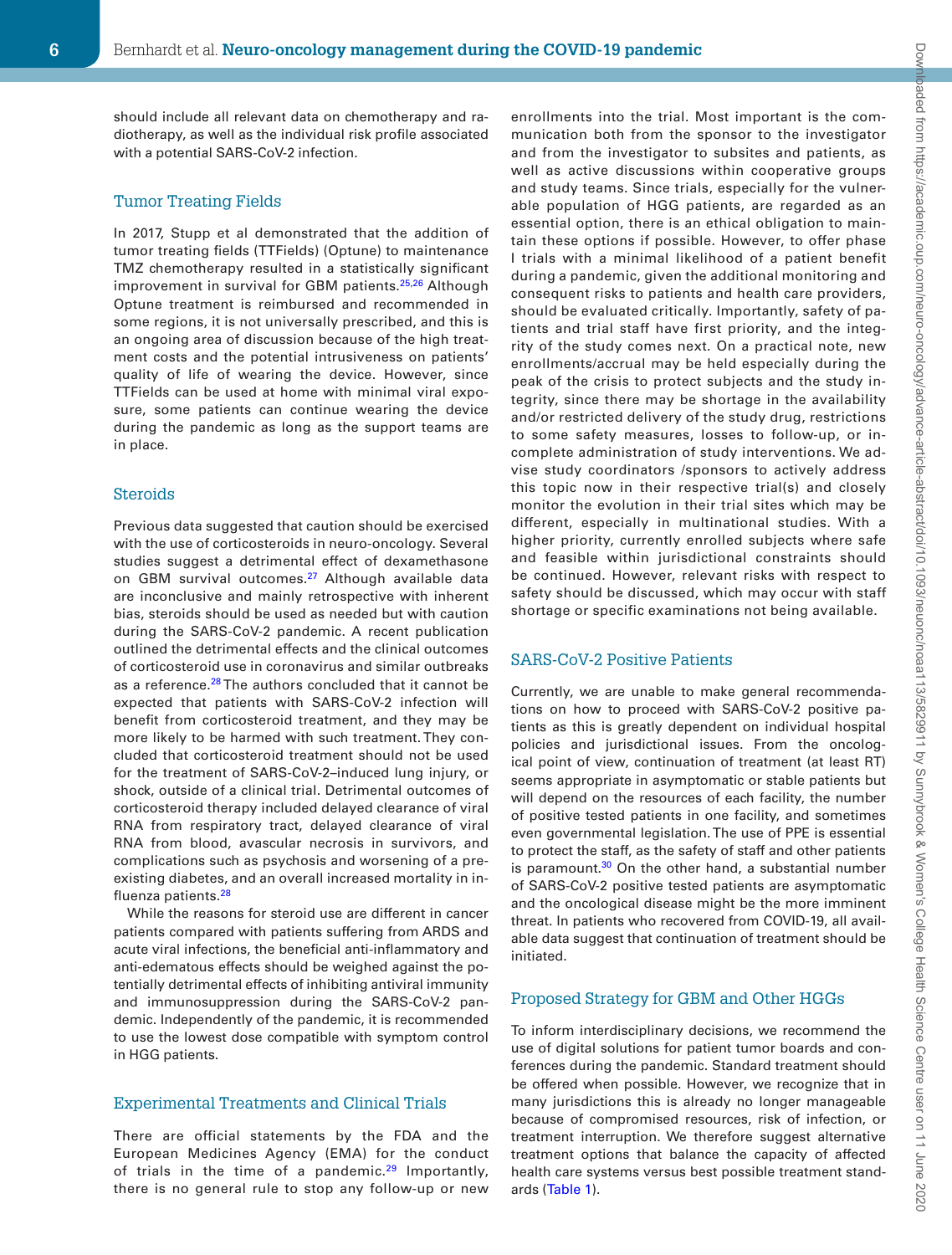**Oncology Neuro-**

As a summary of principles, neurosurgical decisions should be individualized based on the oncological necessity, the extent of the surgery, and ICU capacity. Radiotherapy principles should focus on hypofractionation where possible. Chemotherapy should be critically evaluated at regular intervals and patients should be monitored closely. In older patients, and in patients with known unmethylated *MGMT* status, the addition of TMZ should be viewed critically. However, withholding chemotherapy for all patients is not recommended and must be evaluated daily considering the extent of the crisis, the available resources, and the individual patient risk. Withholding TMZ is also an option in specific subtypes of HGGs depending on the molecular pattern and the pandemic state. In general, patients should wear PPE as recommended by local public health authorities, and visits to clinics should be virtual whenever safe and feasible.

The intent of the recommendations in [Table 1](#page-3-0) is to deliver adequate treatment to patients with WHO grades III and IV gliomas, while minimizing the risk of exposure to SARS-CoV-2 [\(Table 1\)](#page-3-0). Recommendations for practice are summarized below and in [Table 1.](#page-3-0)

1. GBM patients and WHO grade III gliomas IDH-wildtype (wt) with good prognosis and younger age:

Generally, we would recommend maintaining standard treatment for patients younger than 60–65 years with good performance status and *MGMT* hypermethylated tumors, recognizing that during the COVID-19 pandemic, decisions must be adapted day-to-day given the fluidity of the situation in each area. If the situation deteriorates (crisis phase), 40 Gy in 15 fractions for all newly diagnosed GBM patients irrespective of age is reasonable practice with consideration of TMZ on a case-by-case basis. For WHO grade III tumors, we recommend the use of standard therapy as long as possible. TMZ should be reviewed individually. Standard fractionation may be given if resources allow it; however, discussion with the patient as to potential pros and cons of hypofractionated RT should be considered.

2. GBM patients with poor prognosis, frail and poor performance status:

Short course radiation such as 25 Gy in 5 fractions per Roa et al or 34 Gy in 10 fractions may be appropriate. Hospice and best supportive care (BSC) may be preferable to radiotherapy in selected patients who are unlikely to benefit meaningfully from treatment.

3. Anaplastic astrocytoma over age 65/70:

IDH-wt: Hypofractionation with 40 Gy in 15 fractions  $\pm TMZ$ can be offered, potentially dependent on *MGMT* status and status of resource limitation or patient risk.

IDH mutated: Standard fractionation may be given if resources allow; however, discussion with the patient as to potential pros and cons of hypofractionated RT should be equally considered.

4. WHO grade III IDH1 mutated or 1p/19q codeleted tumors:

Conventional 60 Gy in 30 fractions or 59.4 Gy in 33 fractions RT with TMZ is reasonable, but the patients should be included in the decision-making process (risk of exposure versus potential benefit of conventional fractionation). Using TMZ in place of PCV can minimize toxicity likely without significant compromise to overall outcomes.

## **Conclusion and Disclaimer**

As an international team of neuro-oncologists, neurosurgeons, medical physicists, and radiation oncologists, our aim was to review the scientific evidence and provide recommendations for clinical use in the COVID-19 pandemic. These recommendations are a guide and not meant to be prescriptive; ultimately, each physician will need to make treatment decisions based on discussions with the patient and taking into account local guidelines and treatment approach. Generally, our goal is to treat all brain tumor patients with the most advanced and effective approach, without compromising patient safety and care. The current situation challenges us to adapt treatments, to shorten RT fractionation (hypofractionate), to modify chemotherapy to minimize immunosuppression, and in some cases to omit treatment if patients tested positive for SARS-CoV-2. Since these guidelines may change over time as we navigate through this pandemic and learn best practices, the present summary provides possibilities and alternatives which physicians may choose to consider during the SARS-CoV-2 pandemic.

## **Funding**

The work was funded by the participating departments. No external funding is related to this manuscript.

**Conflict of interest statement.** The authors declare there are no competing interests. Lo SS Research support from Elekta AB for Gamma Knife ICON Expert Group. Suh JH. Consultant for Philips and Abbvie. AS: Advisor/consultant with Abbvie, Merck, Roche, Varian (Medical Advisory Group), Elekta (Gamma Knife Icon), BrainLAB, and VieCure (Medical Advisory Board). Board Member: International Stereotactic Radiosurgery Society (ISRS). Past educational seminars with Elekta AB, Accuray Inc, Varian (CNS Teaching Faculty), BrainLAB, Medtronic Kyphon. Research grant with Elekta AB Travel accommodations/expenses by Elekta, Varian, BrainLAB. AS also belongs to the Elekta MR Linac Research Consortium, Elekta Spine, Oligometastases and Linac Based SRS Consortia. WW has received study drug support from Apogenix, Pfizer, and Roche and consulted for MSD and Roche with all financial reimbursement to the University Clinic. MF: Research and travel support Elekta AB, Consultant Varian. DB: Research grant with